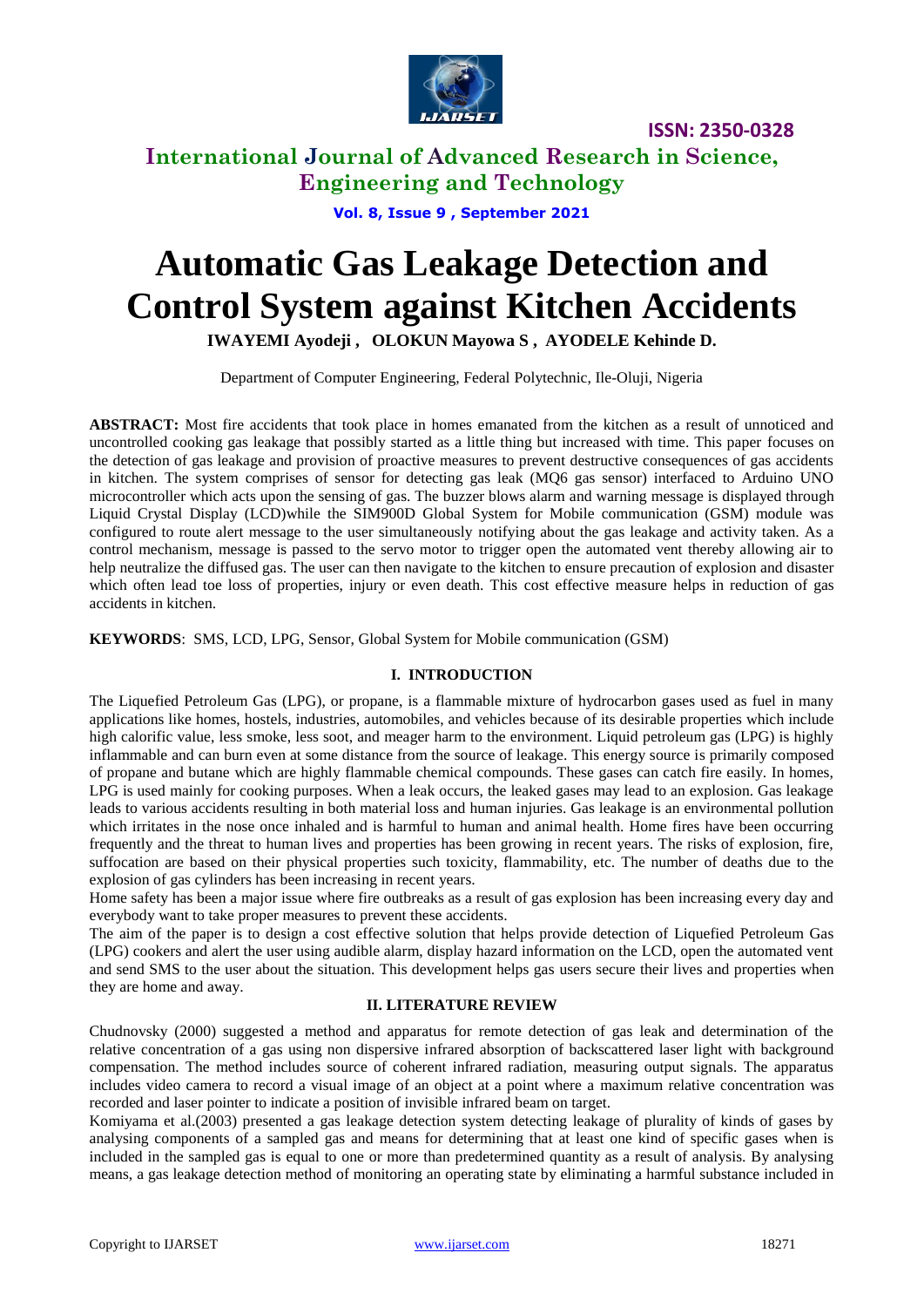

## **International Journal of Advanced Research in Science, Engineering and Technology**

## **Vol. 8, Issue 9 , September 2021**

a plurality of gases that leak and a semiconductor apparatus having a gas detection system that detects a leakage of plurality of kinds of gases.

Nawa et al. (2004) presented a gas leakage detection system that includes a flow path, a dual mode valve disposed in the flow path, an ultrasonic measuring section including a pair of ultrasonic transducers, disposed in the flow path upstream from the dual mode valve, a flow rate calculation section for computing with flow rate based on the signal from the ultrasonic measuring section and a control section for controlling a dual mode valve. The control section closes or opens the valve instantaneously, and the flow rate calculation computes a flow rate when the dual mode valve is closed. Thus gas leakage can be detected substantially without stopping a gas flow when a user is using the gas.

Komiyama et al. (2005) consider components of sampled gases are analyzed by Fourier transform infrared spectrophotometer. It is determined whether or not the analyzed gases include at least one kind of specific gas equal to or more than a predetermined quantity, a controller supplies an operation display monitor with a signal indicating leakage of the kind of specific gases. Hence it is possible to realize detection by kind of gases with high accuracy irrespective of the kind of leaked gas.

Schweighardt and Zatko (2007) considered a system for detecting gas leaking out of joint in a gas transport and/or storage system. The system makes use of plurality of sensors located at positions e.g. stationary or fixed, as close as possible to potential leak site(s) to provide signals indicative of a leak to data acquisition unit which can then determine the dominant leak direction, where upon corrective action can be taken e.g. tightening the bolt(s) closest to a leak. Moreover, the system enables one to monitor or track changes in the leakage rate.

Saidi et al. (2008) proposed a method of detecting concentration of predetermined gas, a gas sensor comprising a gas detector, a processor to determine a rate of change of the concentration over a time interval and a communication device to communicate to at least one of a second gas detector and a server.

Grimberg (2010) proposed an imaging system and method for detecting a substance that has a detectable signature in a known spectral band. The system comprises a thermal imaging sensor and optics and two interchangeable band-pass filters located between the optics and the detector. A first filter transmits electromagnetic radiation in a first spectral band that includes the known spectral band and blocks electromagnetic radiation for other spectral bands. A second filter transmits only electromagnetic radiation in a second spectral band in which the substance has no detectable signature. The system also includes a processor for processing the images to obtain reconstructed fused image involving using one or more forms of transforms aiming at obtaining similarity between one or more images acquired with the first filter and one or more images acquired with the second filter before reconstructing the fused image.

Farnsworth (2010) explored passive leak detection device including a pressure switch, a check valve and a balance valve. When the balance valve is closed and fluid is flowing out of a fluid port, the pressure differential from the inlet chamber is operable to couple the electric output lead to the electric input lead thereby indicating a leak.

From related works, several measures have been used to prevent, report or cob gas leakages some of which include the use of detector sensor (Falohun et al, 2016; Katole, 2016; Meenakshi, et al, 2016; Shrivastava et al, 2013), SMS alert system (Folorunso et al, 2019; John et al, 2017; Faisal, 2015), and buzzer alarm system (Manichandanaet al, 2018; Naik et al, 2014).

## **III. MATERIALS AND METHODS**

A MQ6 semiconductor sensor is used which comprise of SnO2 having lower conductivity in clean air. When the target combustible gas exists, the sensor conductivity increases along with the rising gas concentration. The MQ6 gas sensor has a high sensitivity to Propane, Butane and LPG, and response to Natural gas. The sensor could be used to detect different combustible gasses, especially Methane; it is low cost and is suitable for different applications. The MQ-6 can detect gas concentrations anywhere from 200 to 10,000 ppm. The sensor's output is an analog resistance. Figure 1 shows the block diagram of the automatic kitchen fire accident prevention system.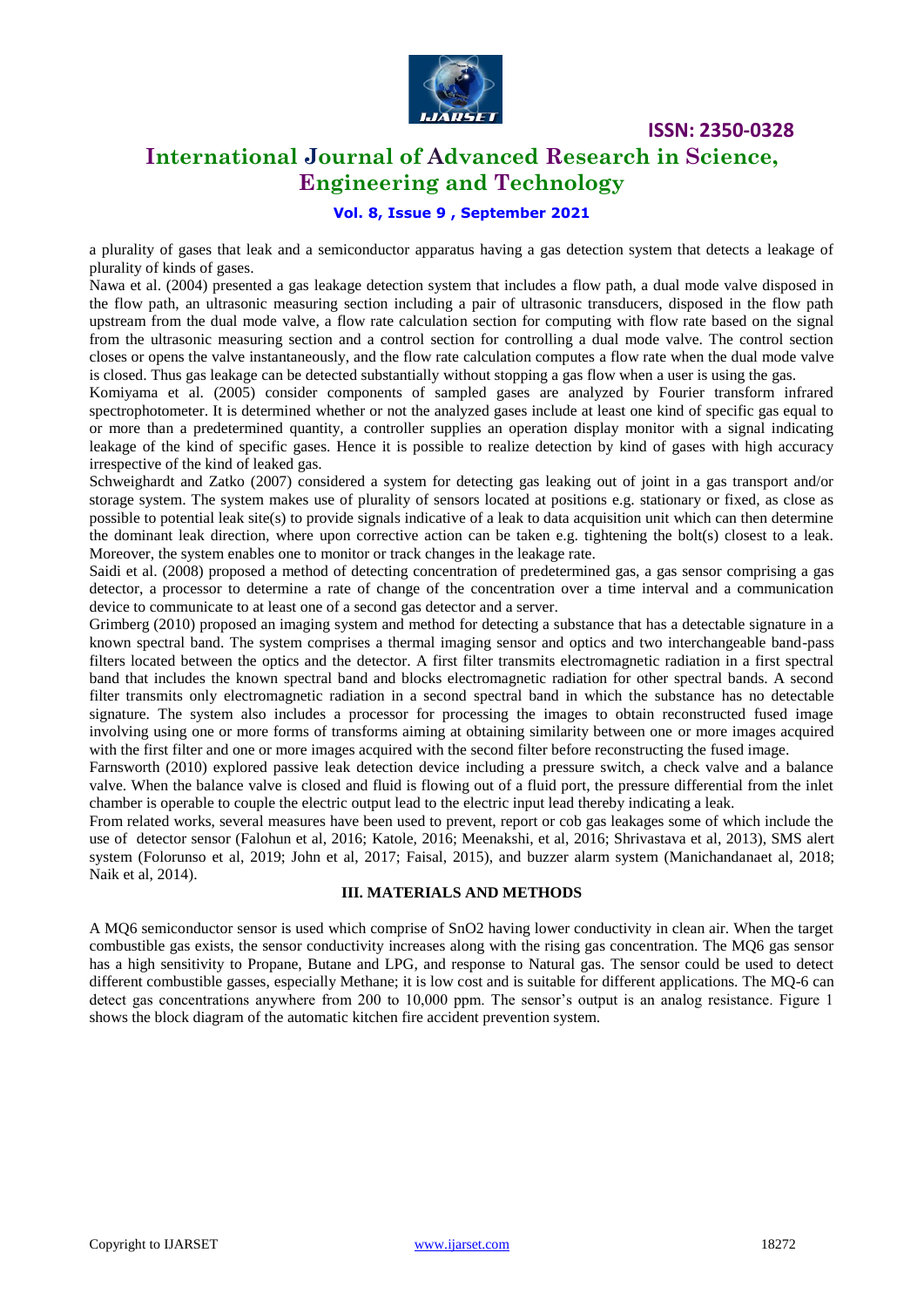

# **International Journal of Advanced Research in Science, Engineering and Technology**

**Vol. 8, Issue 9 , September 2021**



**Figure 1: Block diagram of the automatic kitchen fire accident prevention system** 

This system is based on the Arduino UNO R3 interfaced with MQ-6 gas sensor. When the sensor detects gas in the atmosphere, the LCD digital output display GAS DETECTED! OPENING WIDOWS and if gas in not detected the sensor will display standby. Arduino will receive the sensor output as digital input, If the sensor output is high, then the buzzer will start beeping along with the LCD that will show that "Gas detected! Opening Windows". If the sensor output is low then buzzer will not beep, and the LCD will show that "Gas detected: No". The buzzer most commonly consists of a number of switches or sensors connected to control unit that determines which button was pushed or whether a preset time has lapsed, and usually illuminates a light on the appreciate button or control panel, and sounds a warning in the form of a continuous or intermittent buzzing or beeping sound. The device is portable, light weight, user friendly and efficient with multi-functional features. In Figure 2, some important components that are needed to design the gas leakage detection and alert system are presented.

The SIM 900 is a shield for the Arduino UNO therefore it sits on top of the Arduino Uno and also acts as an extension for it. The Arduino communicates to it using digital pins 0 and 1. This module draws a lot of power which the Arduino can't cater for hence the need for an external power supply. The pins VCC, GND and OUT of the gas sensor are connected to pins 5V, GND and analog pin 0 of the Arduino respectively while the pins VCC, GND, SDA and SCL of the LCD screen are connected to pins 5V, GND, and analog pins 4 and 5 respectively. The pins of the servo are color coded where BROWN is the GROUND, RED is the POSITIVE pin and ORANGE is the PWM pin. These are also connected to the Arduino's GND, 5V and digital pin 10. The LEDs' positive terminals are connected to the Arduino's digital pins 3 and 4 while the positive terminal of the buzzer is connected to Arduino's digital pin 5. The negative pins of these components are connected to ground. It should be noted that the Red LED is connected to pin 3 while the green LED is connected to pin 4.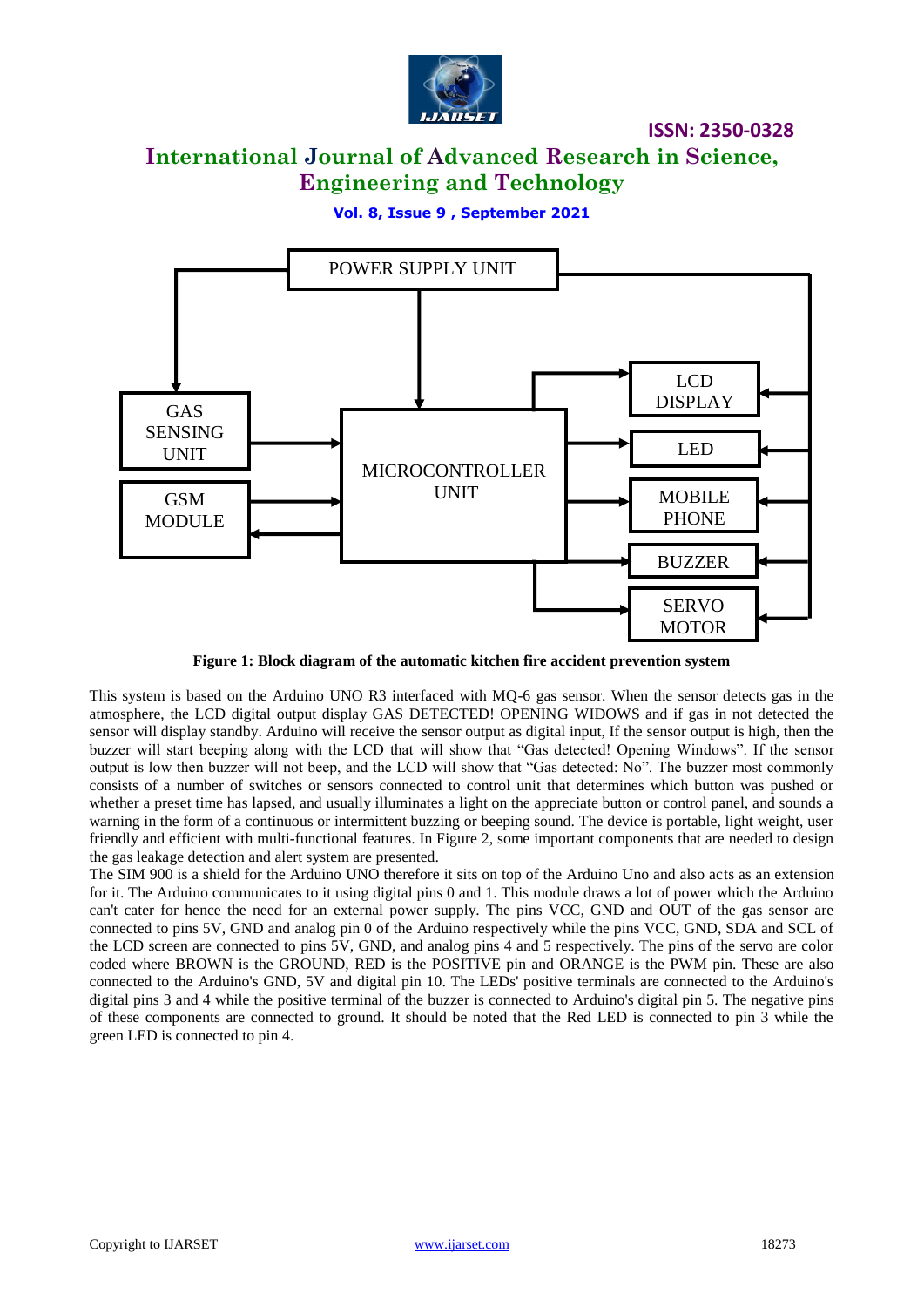

# **International Journal of Advanced Research in Science, Engineering and Technology**

**Vol. 8, Issue 9 , September 2021**



## **D . 12C 1602 LCD screen E. MQ2 Gas Sensor F. Alarm Buzzer G. LED**

## **Figure 2: Some important components of the gas leakage detection and control system**

## **IV. DESIGN PRINCIPLE**

The design was done on Proteus software, a proprietary software suite used primarily for electronic design automation. The software is used mainly by electronic design engineers and technicians to create schematics and electronic prints for manufacturing printed circuit boards. The MQ-6 gas sensor measures LPG(Liquefied Petroleum Gas) and converts it to analog voltage which the Arduino can read. The Arduino then passes in this value and convert them into PPM (Parts Per Million) which is the unit of measuring gas in the atmosphere. When the level of the gas in the atmosphere exceeds a certain limit, the Arduino sends commands to the GSM module to send a text message to the user while sounding the buzzer and also opening the windows with the help of the servo for the actuation. The Arduino also prints to the LCD screen its current status during operation. When the sensor detects gas in atmosphere, it will give a digital output of 1 but if the gas is not detected the sensor will give a digital output of 0. Arduino will take the sensor output as the digital input. If sensor output is high, then the buzzer will startup and the LCD will show that "GAS DETECTED: OPENING WINDOW"; an SMS will be sent to the user concurrently. If sensor output is low then the buzzer will not beep, LCD will display ready". The detector incorporates a MQ-6 sensor (with gas detection range of 300–10,000 ppm) as the LPG gas sensor, LCD for displaying gas concentration, a buzzer as an alarm and a number of LEDs to indicate the gas leakage status. The circuit diagram where the various components and connected is shown in Figure 3 while the flowchart of the design is shown in Figure 4.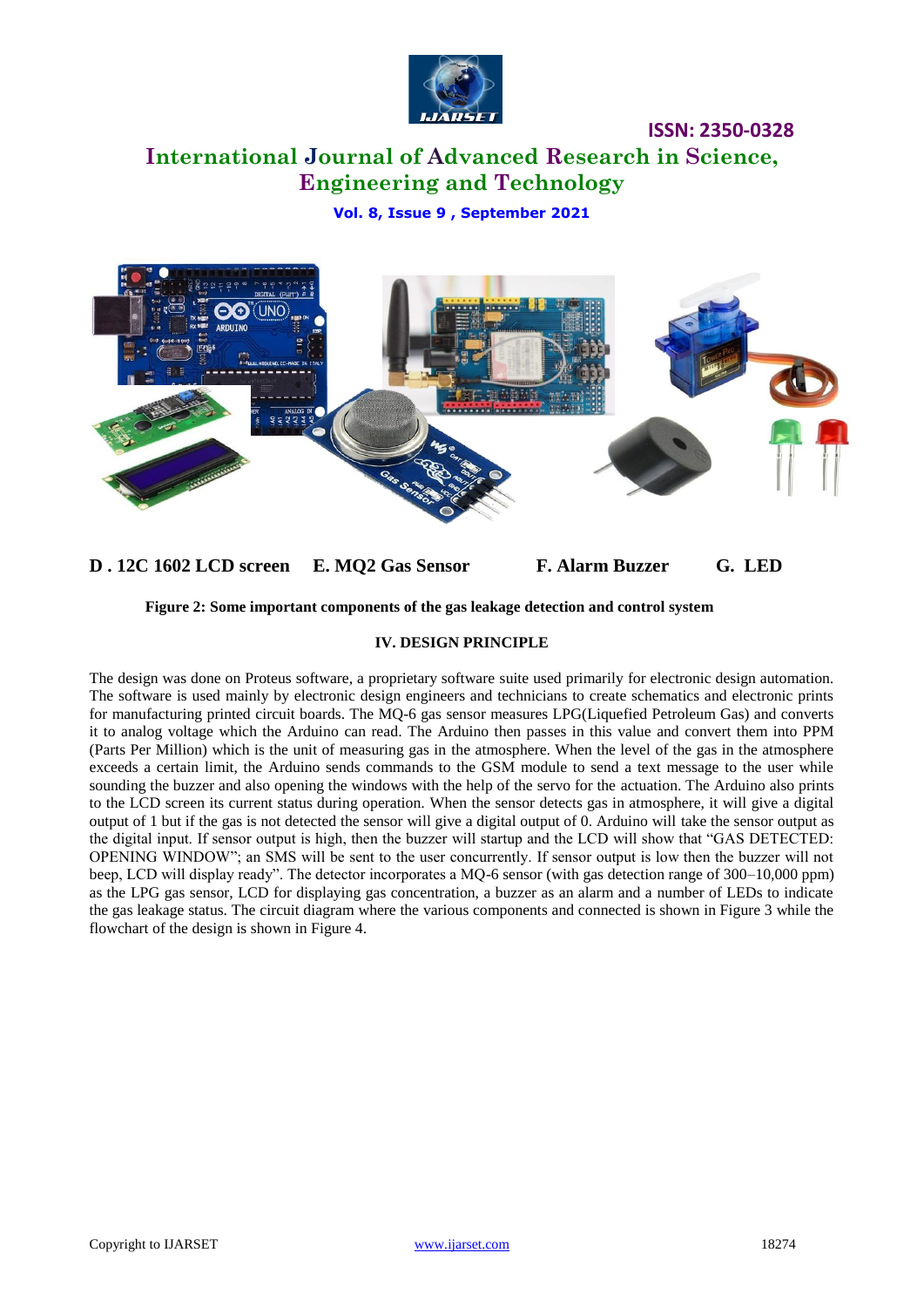

# **International Journal of Advanced Research in Science, Engineering and Technology**

## **Vol. 8, Issue 9 , September 2021**



**Figure 3: Circuit diagram of the detection system using Proteus Arduino libraries**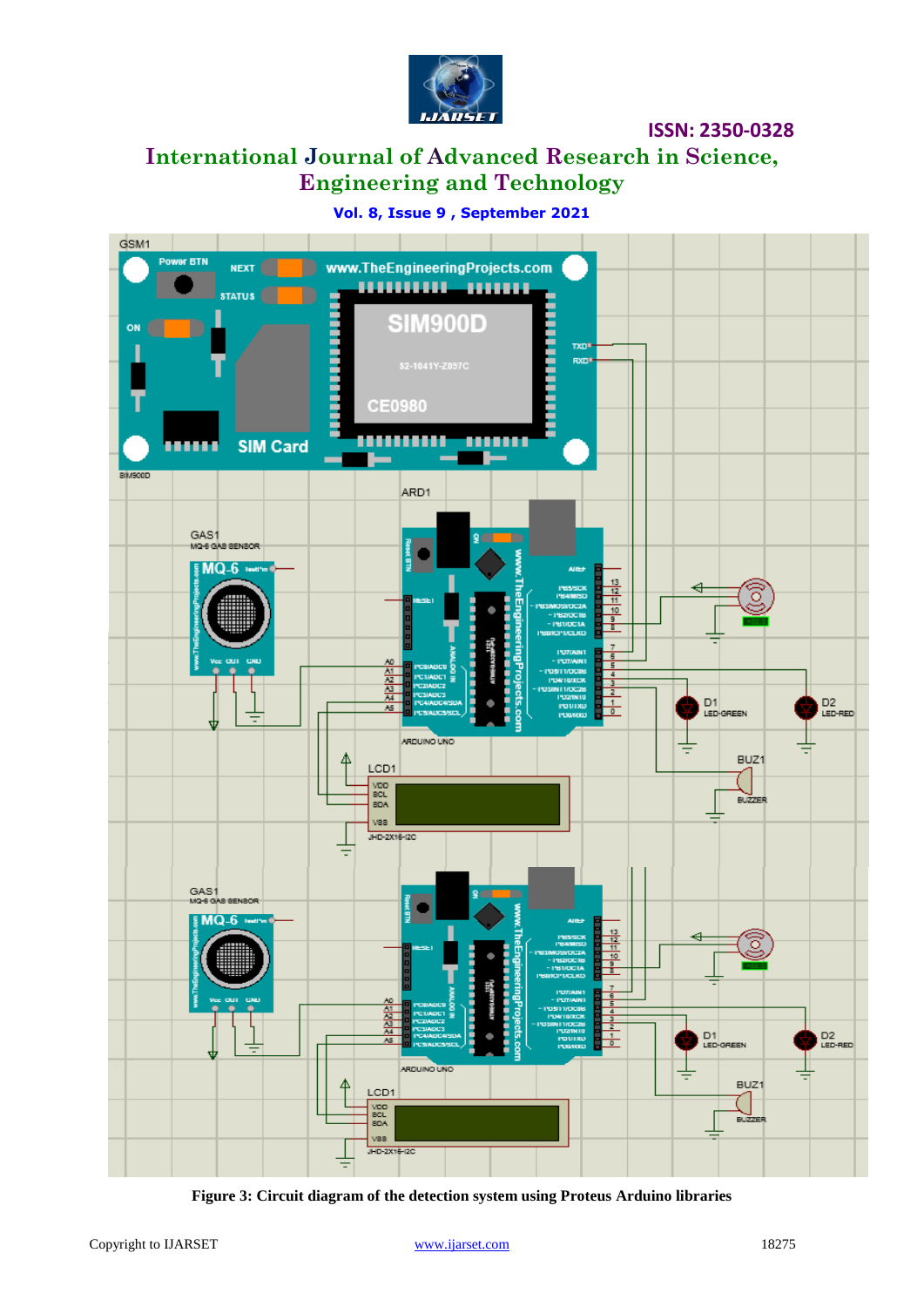

**International Journal of Advanced Research in Science, Engineering and Technology**

## **Vol. 8, Issue 9 , September 2021**

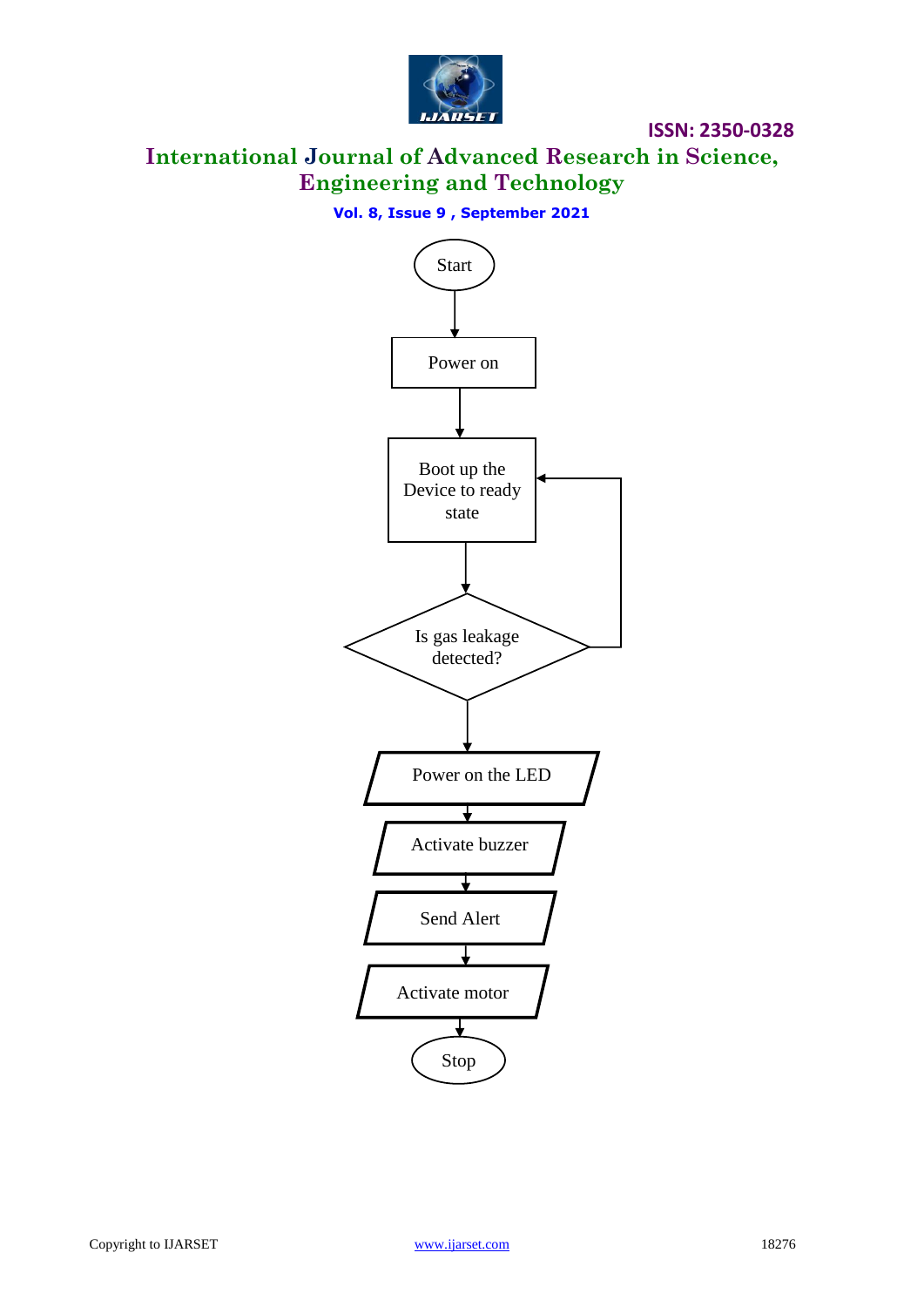

## **ISSN: 2350-0328 International Journal of Advanced Research in Science, Engineering and Technology**

## **Vol. 8, Issue 9 , September 2021**

#### **Figure 4: Flowchart of the Gas dectecting system**

#### **V. RESULTS**

The system was turned on and tested appropriately. All connected devices were detected by the operating system. The system detects modules and detect network. The system boots up for 30 seconds and gives sign that the system is ready to be used by turning on the green LED and the Buzzer make a ready sound. When gas leaked, the microcontroller sensed the presence of a gas when the voltages signal from the MQ-6 sensor went beyond a certain level and gave an audiovisual alarm. The MQ2 sensor sensed the gas in the atmosphere. If LPG is sensed, it displays Gas leakage detected as indicated in Figure 5; sends message to the registered mobile number as shown in Figure 6; the Buzzer is activated to give beep sound; and the window of the built prototype is opened as shown in Figure 7.





**i**

 $\qquad \qquad \Box$ 

 $\bigcirc$ 

 $\triangleleft$ 

**Figure 7: Opening of the prototype window**